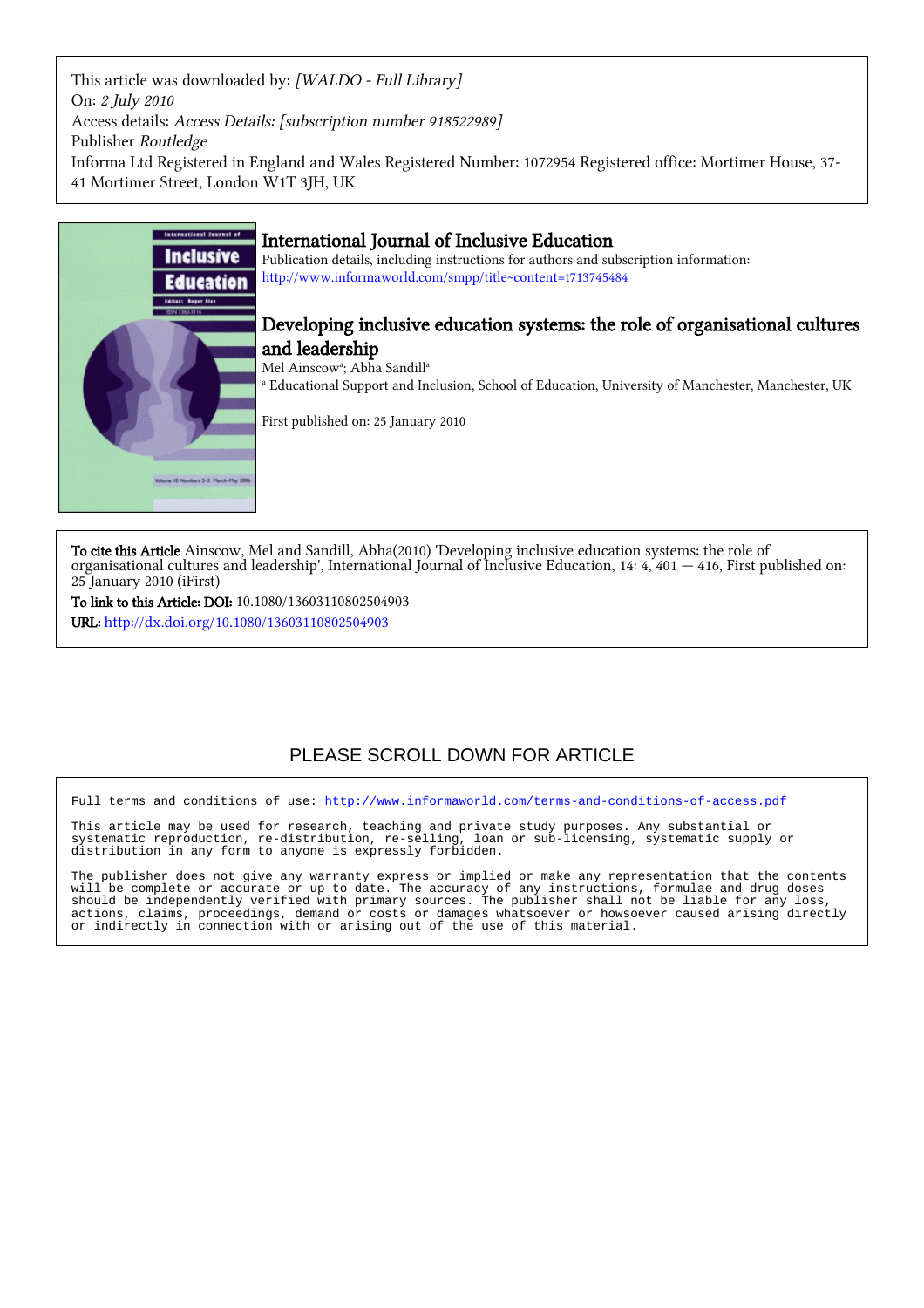# **Developing inclusive education systems: the role of organisational cultures and leadership**

Mel Ainscow<sup>a</sup> and Abha Sandill<sup>a\*</sup>

*Educational Support and Inclusion, School of Education, University of Manchester, Manchester, UK*

(Received 29 June 2008; final revision received 15 September 2008)

Including all children in education is the major challenge facing educational systems around the world, in both developing and developed countries. Drawing on research evidence and ideas from a range of international literature, this paper argues that leadership practice is a crucial element in gearing education systems towards inclusive values and bringing about sustainable change. In so doing, the paper considers the organisational conditions that are needed in order to bring about such developments, focusing in particular on the role of leadership in fostering inclusive cultures.

**Keywords:** inclusive education; inclusive practice; organisational cultures; leadership, networking

## **Introduction**

The issue of how to develop more inclusive forms of education is arguably the biggest challenge facing school systems throughout the world. In economically poorer countries the priority has to be with the millions of children who never see the inside of a classroom (Bellamy 1999). Meanwhile, in wealthier countries – despite their resources – some young people leave school with no worthwhile qualifications, whilst others are placed in various forms of special provision away from mainstream educational experiences, and some simply choose to drop out since the lessons seem irrelevant to their lives (Ainscow, Booth, and Dyson 2006).

Faced with this challenge, there is evidence of an increased interest in the idea of inclusive education. However, the field remains confused as to what actions need to be taken in order to move policy and practice in a more inclusive direction. In this paper we explore possible ways forward, drawing on international research evidence in order to determine the organisational conditions needed to foster inclusive policies and practices, and what this means for the role of leadership.

#### **Inclusive education**

In some countries, inclusive education is thought of as an approach to serving children with disabilities within general education settings. Internationally, however, it is increasingly seen more broadly as a reform that supports and welcomes diversity

<sup>\*</sup>Corresponding author. Email: abha.sandill@postgrad.manchester.ac.uk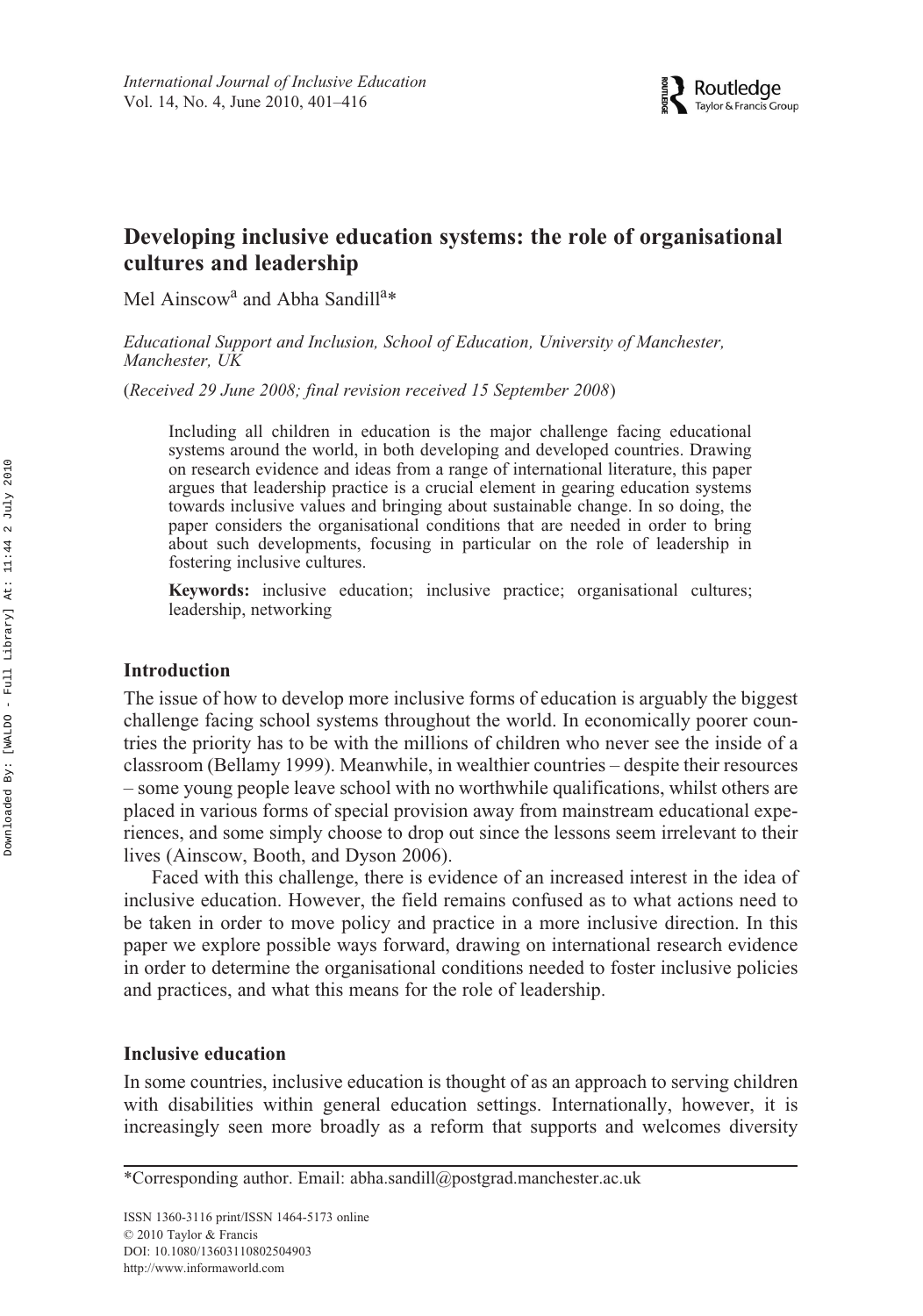amongst all learners (UNESCO 2001). The argument developed in this paper adopts this broader formulation. It presumes that the aim of inclusive education is to eliminate social exclusion that is a consequence of attitudes and responses to diversity in race, social class, ethnicity, religion, gender and ability (Vitello and Mithaug 1998). As such, it starts from the belief that education is a basic human right and the foundation for a more just society. From this perspective, extending the social justice dialogue, inclusion refers to diversity as a concept, rather than reducing it to categories of differences (Fisher 2007).

More than a decade ago, the Salamanca World Conference on Special Needs Education endorsed the idea of inclusive education (UNESCO 1994). Arguably, the most significant international document that has ever appeared in the special needs field, the Salamanca Statement argues that regular schools with an inclusive orientation are:

the most effective means of combating discriminatory attitudes, building an inclusive society and achieving education for all.

Furthermore, it suggests that such schools can:

provide an effective education for the majority of children and improve the efficiency and ultimately the cost-effectiveness of the entire education system. (ix)

During the subsequent years, there has been substantial activity in many countries to move educational policy and practice in a more inclusive direction (Daniels and Garner 1999; Hegarty and Alur 2002) but there is still considerable uncertainty as to how best to proceed (Mittler 2000).

In countries of the South, inclusion is often perceived of as a Western concept. However, it is increasingly being embraced on the grounds of social justice and human rights, and within the discourse of 'Education for all', with pockets of excellence emerging in different countries (Miles and Ahuja 2007). As a starting point, it is often seen as an agenda to include those groups who have been socially marginalised, for example, children who are HIV positive in parts of Africa, Dalits in the Indian Subcontinent, and the girl child in many South East Asian countries.

The confusion that exists within the field internationally arises, at least in part, from the fact that inclusion can be defined in a variety of ways (Clough and Corbett 2000; Thomas and Vaughan 2004; Ainscow, Booth, and Dyson 2006). It is also important to remember that there is no one perspective on inclusion within a country, state or even a school (Booth and Ainscow 1998).

Given the confusion and uncertainties that exist as policy-makers and practitioners seek to make sense of different perspectives, advancing towards the implementation of inclusive education is far from easy. Moreover, it must not be assumed that there is full acceptance of the inclusive philosophy (Fuchs and Fuchs 1994; Brantlinger 1997). Consequently, as we consider ways of developing schools that are effective in reaching all children, it is necessary to recognise that the field itself is riddled with uncertainties, disputes and contradictions. However, what can be said is that throughout the world attempts are being made to provide more effective educational responses for all children, whatever their characteristics, and that, encouraged by the Salamanca Statement, the overall trend is towards making these responses within the context of general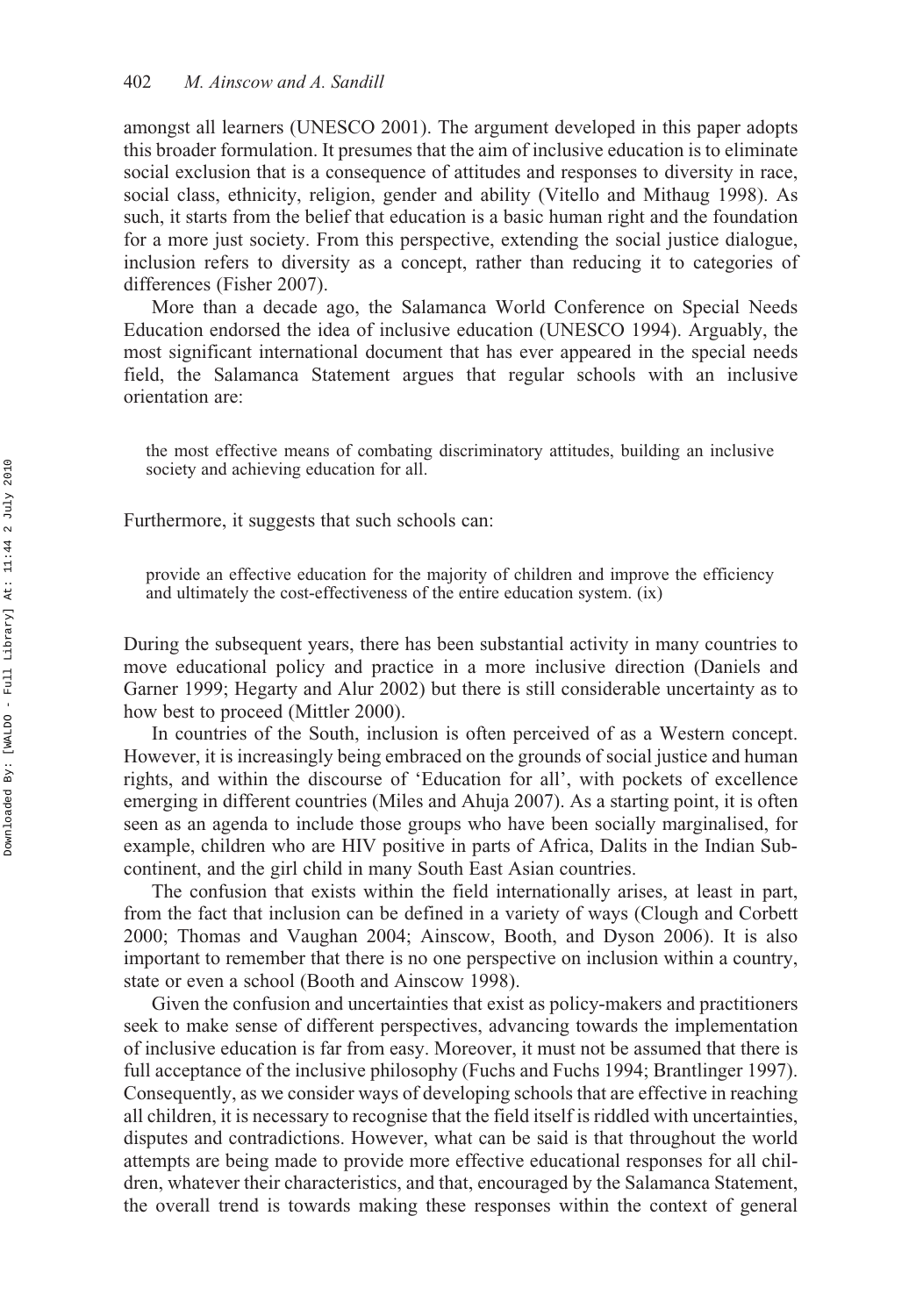educational provision (see the special edition of the *European Journal of Psychology of Education*, December 2006).

#### **Inclusive practice**

A recent study in the UK attempted to throw light on what needs to happen in order to develop inclusive practices in schools (Ainscow, Booth, and Dyson 2006). Its authors concluded that the development of inclusive practice is not, in the main, about adopting new technologies of the sort described in much of the existing literature (e.g. Stainback and Stainback 1990; Thousand and Villa 1991; Wang 1991; Sebba and Sachdeva 1997; Florian, Rose, and Tilstone 1998). Rather, it involves social learning processes within a given workplace that influence people's actions and, indeed, the thinking that informs these actions. This led the authors of the study to seek a deeper understanding of what these processes involve, using the ideas of Etienne Wenger (Wenger 1998). Wenger provides a framework that can be used to analyse the development of practices in social contexts. At the centre of this framework is the concept of a 'community of practice', a social group engaged in the sustained pursuit of a shared enterprise. Practices are ways of negotiating meaning through social action. Wenger argues, for example, that a particular strategy may be developed as part of an organisation's planned activities and summarised in a set of guidance for action, providing a codified reification of intended practice. However, the meaning and practical implications of the strategy only becomes clear as it is used and discussed between colleagues. Such an analysis provides one way of describing the means by which practices develop within a school.

The implication is that a methodology for developing inclusive practices must take account of such social processes of learning that go on within particular contexts. It requires a group of stakeholders within a particular context to look for a common agenda to guide their discussions of practice and, at much the same time, a series of struggles to establish ways of working that enable them to collect and find meaning in different types of information.

Similarly important, therefore, is the development of a common language with which colleagues can talk to one another and indeed to themselves about detailed aspects of their practice (Huberman 1993; Little and McLaughlin 1993). It seems, moreover, that without such a language, teachers find it very difficult to experiment with new possibilities. It has been noted, for example, that when researchers report to teachers what has been observed during their lessons they will often express surprise (Ainscow 1999). Much of what teachers do during the intensive encounters that occur in a typical lesson is carried out at an automatic, intuitive level, involving the use of their tacit knowledge. Furthermore, there is little time to stop and think. This is perhaps why having the opportunity to see colleagues at work is so crucial to the success of attempts to develop practice. It is through such shared experiences that colleagues can help one another to articulate what they currently do and define what they might like to do (Hiebert, Gallimore, and Stigler 2002). It is also the means whereby taken-for-granted assumptions about particular groups of students can be subjected to mutual critique.

It is important to realise, however, that the introduction of such processes is not unproblematic, particularly in the context of rigid bureaucratic structures that allow less space for authentic collaboration to develop. In addition, in many developing countries, there can be issues around shortage of staff, huge class sizes, lack of support staff and additional administrative responsibilities, as well as the desire by some to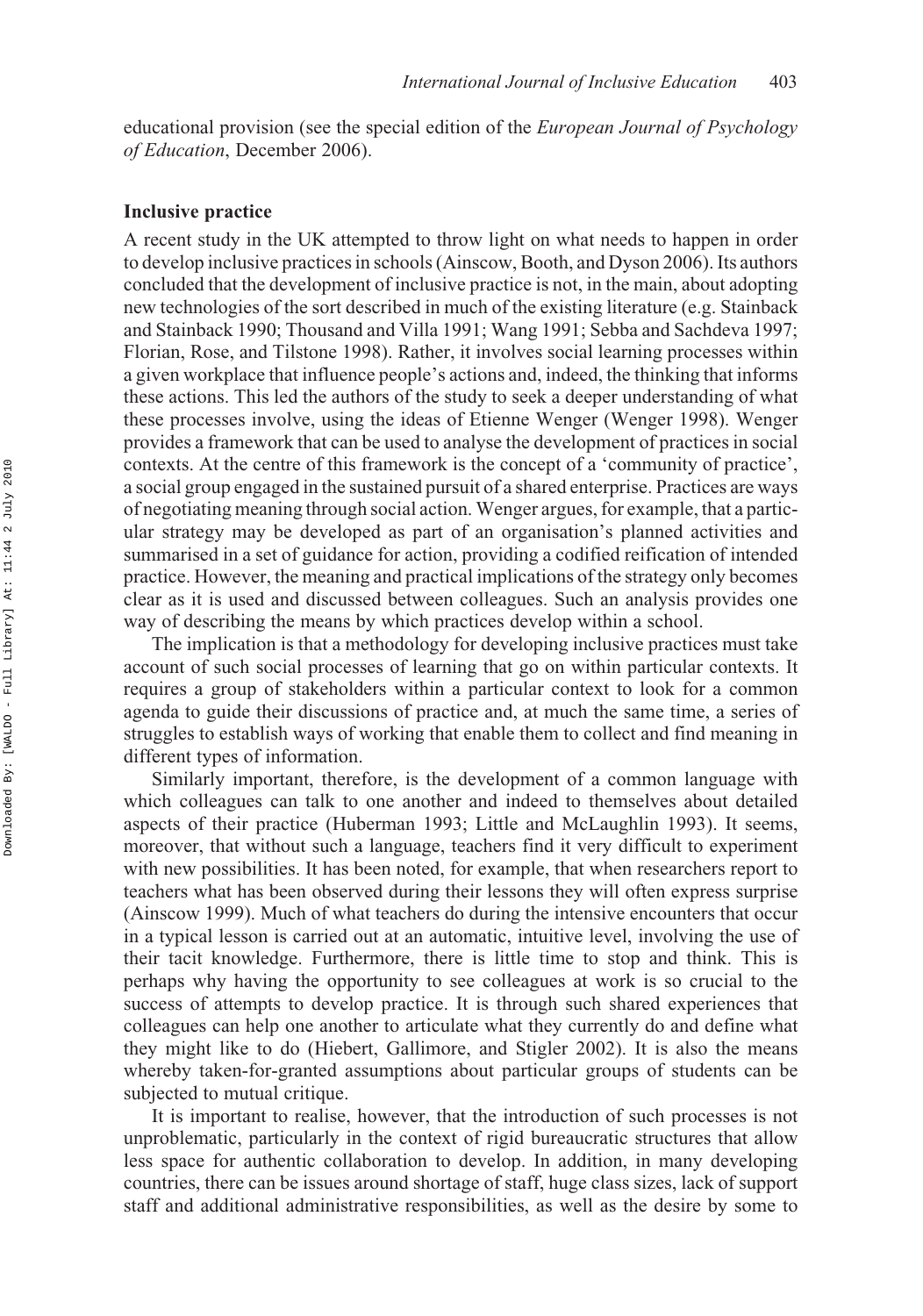maintain a sense of superior professional expertise over others, that may act as barriers to the development of such collaborative processes (Miles and Ahuja 2007; Sandill and Ainscow 2007).

Research has drawn attention to certain ways of engaging with evidence that seem to be helpful in encouraging such social processes of learning in schools (Ainscow, Booth, and Dyson 2006). Such an approach can, it is argued, help to create space for reappraisal and rethinking by interrupting existing discourses, and by focusing attention on overlooked possibilities for moving practice forward. Here, as Riehl (2000) suggests, the role of the school principal in providing leadership for such processes is crucial. Indeed, as a result of their extensive literature review, Leithwood and Riehl (2005) contend that developing people by providing intellectual stimulation is one of the core practices of effective leaders (also Harris 2002, 2006; Mulford and Silins 2003). Lambert et al. (2002) seem to be talking about a similar approach when they stress the importance of leaders gathering, generating and interpreting information within a school in order to create an 'inquiring stance'. They argue that such information causes 'disequilibrium' in thinking and, as a result, provides a challenge to existing assumptions about teaching and learning.

All of this underlines the way norms of teaching are socially negotiated within the everyday context of the communities of practice within schools (Talbert and McLaughlin 1994). In this sense, it is evidence of how the culture of the workplace affects how teachers see their work and indeed their students (Skidmore 2004). It underlines the idea that the development of more inclusive approaches does not arise from a mechanical process in which any one specific organisational restructuring, or the introduction of a particular set of techniques, generates increased levels of participation. Rather, as we have argued, the development of inclusive practices requires processes of social learning within particular organisational contexts.

## **Organisational factors**

What, then, are the organisational conditions that can help to foster such social learning? In other words, how can schools become more inclusive? Where writers have addressed these questions, they tend to give particular emphasis to the characteristics of schools which stimulate and support processes of interrogation and reflection. For example, Skrtic (1991) argues that schools with what he calls 'adhocratic' configurations are most likely to respond to student diversity in positive and creative ways. Such schools emphasise the pooling of different professional expertise in collaborative processes. They are also places where students who cannot easily be educated within established routines are not seen as 'having problems', but as challenging teachers to re-examine their practices in order to make them more responsive and flexible.

Here it should be noted that 'problems' may be defined in various ways in different contexts. Therefore, for example, children seen as having behavioural difficulties, as well as underachieving pupils, and those from minority ethnic groups or gypsy backgrounds, may be the initial focus of attention. In the context of developing countries, this is likely to include a particular concern with females and children with 'lower caste' status.

Ainscow (1999) points to 'organizational conditions' – distributed leadership, high levels of staff and student involvement, joint planning, a commitment to enquiry and so on – that promote collaboration and problem-solving amongst staff, and which, he argues, produce more inclusive responses to diversity. Literature regarding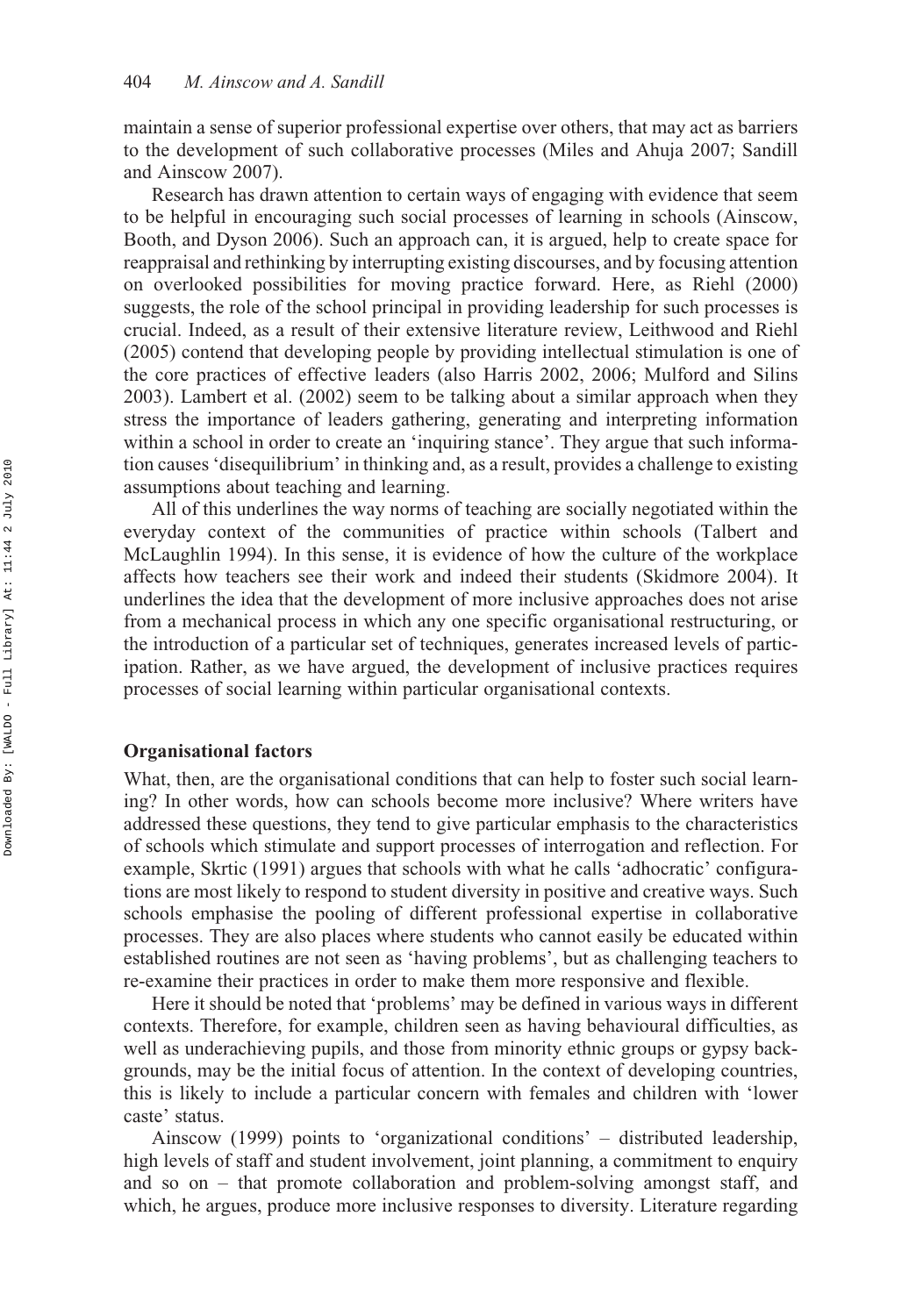multicultural contexts also highlights similar processes of meaning making, such as openness to experiment and innovate while resolving constantly emerging issues, focusing on the needs of the individual child and giving teachers freedom to take initiatives (for example, Deering 1996; Gardiner and Enomoto 2006). However, it is important to note that within more hierarchical management structures – something that is particularly common in many countries of the South – the notion of distributed leadership is not easy to establish, neither completely understood. It also may vary in relation to the type of administrative structure that the school is working in; for example, a state run system, or a privately managed system with comparatively lesser accountability constraints, such as is found in urban contexts in India (Sandill, Ainscow, and Miles 2008). In such contexts, distributed leadership may often be equated to 'delegated leadership' and mostly operates through formally structured roles.

Broadly speaking, these themes are supported by a recent international literature review that examines the effectiveness of school actions in promoting inclusion (Dyson, Howes, and Roberts 2002; Dyson et al. 2004). The review concludes that there is a limited but by no means negligible body of empirical evidence about the relationship between school action and the participation of all students in the cultures, curricula and communities of their schools. In summary, it suggests the following:

- Some schools are characterised by an 'inclusive culture'. Within such schools, there is some degree of consensus amongst adults around values of respect for difference and a commitment to offering all pupils access to learning opportunities. This consensus may not be total and may not necessarily remove all tensions or contradictions in practice. On the other hand, there is likely to be a high level of staff collaboration and joint problem-solving, and similar values and commitments may extend into the pupil body, and into parent and other community stakeholders in the school.
- The extent to which such 'inclusive cultures' lead directly and unproblematically to enhanced pupil participation is not clear. Some aspects of these cultures, however, can be seen as participatory by definition. For instance, respect for diversity from teachers may itself be understood as a form of participation by children within a school community. Moreover, schools characterised by such cultures are also likely to favour forms of organisation (such as specialist provision being made in the ordinary classroom, rather than by withdrawal) and practice (such as constructivist approaches to teaching and learning) which could be regarded as participatory by definition.
- Schools with 'inclusive cultures' are also likely to be characterised by the presence of leaders who are committed to inclusive values and to a leadership style which encourages a range of individuals to participate in leadership functions. Such schools are also likely to have good links with parents and with their communities.
- The local and national policy environment can act to support or to undermine the realisation of schools' inclusive values.

On the basis of this evidence, the Dyson review team suggest that attempts to develop inclusive schools should pay attention to the development of 'inclusive cultures' and, particularly, to the building of some degree of consensus around inclusive values within school communities. This leads them to argue that school leaders should be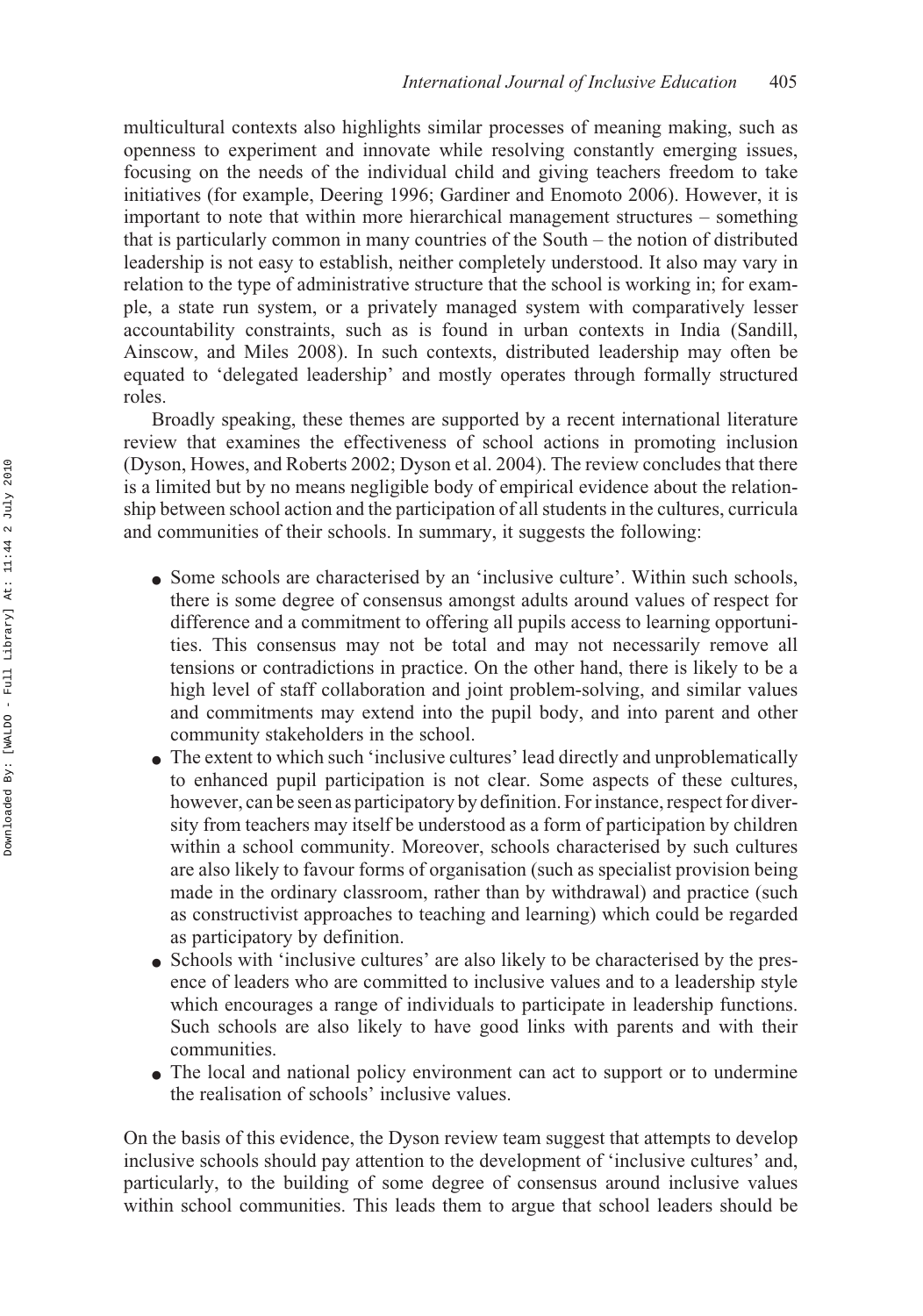selected and trained in the light of their commitment to inclusive values and their capacity to lead in a participatory manner.

In summarising the current knowledge base on educational leadership, Leithwood and Riehl (2005) conclude that in diverse student environments, particular forms of leadership can be effective in promoting school quality, equity and social justice through more powerful forms of teaching and learning, creating strong communities of students, teachers and parents, and nurturing educational cultures among families. In her deliberations on educational leadership and diversity, Gunter (2006) presents a theoretical framework for looking at conceptualisations of diversity, value orientations that guide them and the exercise of agency that influences practice. She suggests that there is an increasing focus on ways of conceptualising human beings and their potential around capabilities within educational leadership practice, so as to assess how we connect the learning and life chances of individual students with wider social purposes in catering for the needs of a diverse population (also Rayner and Gunter 2005; Blackmore 2006). This again points to the need for explicating the values behind practices or actions taken in the day to day operation of schooling.

Such approaches are congruent with the view that inclusion is essentially about attempts to embody particular values in particular contexts (Ainscow, Booth, and Dyson 2006). Unlike mechanistic views of school improvement, they acknowledge that decisions about how to improve schools always involve moral and political reasoning as well as technical considerations. Moreover, they offer specific processes through which inclusive developments might be promoted. Discussions of inclusion and exclusion can help, therefore, to make explicit the values which underlie what, how and why changes should be made in schools. Inclusive cultures, underpinned by particular organisational conditions, may make those discussions more likely to occur and more productive when they do occur. A helpful list of indicators in relation to this analysis is provided by the Index for Inclusion (Booth and Ainscow 2002), a framework for examining school factors that constitute barriers to learning and participation. Given the nature of open questions that the Index poses, it has found applicability in different contexts across the globe, in both developing and developed countries.

#### **Culture and leadership**

All of this underlines the importance of cultural factors. This in turn brings us back to the concerns about leadership in organisations. Schein (2004) suggests that cultures are about the deeper levels of basic assumptions and beliefs that are shared by members of an organisation, operating unconsciously to define how they view themselves and their working contexts. The extent to which these values include the acceptance and celebration of difference, and a commitment to offering educational opportunities to all students, coupled with the extent to which they are shared across a school staff, relate to the extent to which students are enabled to participate (Kugelmass 2001).

Hargreaves (1995) argues that cultures can be seen as having a reality-defining function, enabling those within an institution to make sense of themselves, their actions, and their environment. A current reality-defining function of culture, he suggests, is often a problem-solving function inherited from the past. In this way, today's cultural form created to solve an emergent problem often becomes tomorrow's taken-for-granted recipe for dealing with matters shorn of their novelty.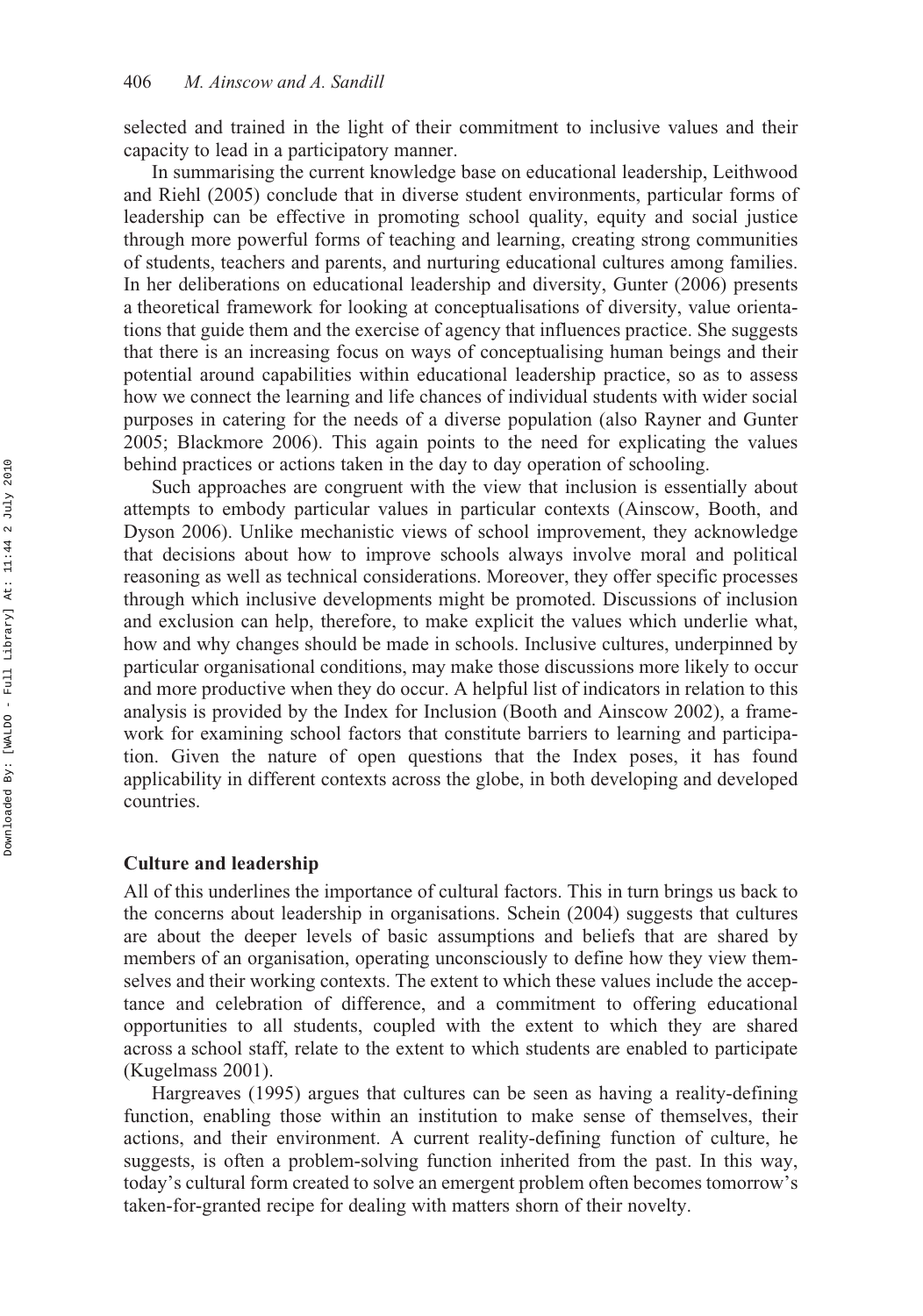Changing the norms that exist within a school is difficult to achieve, particularly within a context that is faced with so many competing pressures and where practitioners tend to work alone in addressing the problems they face (Fullan 1991). On the other hand, the presence of children who are not suited to the existing menu of the school can provide some encouragement to explore a more collaborative culture within which teachers support one another in experimenting with new teaching responses. In this way, problem-solving activities gradually become the reality-defining, taken-forgranted functions that are the culture of a school that is more geared to fostering inclusive ways of working.

The implication of all of this is that becoming more inclusive is a matter of thinking and talking, reviewing and refining practice, and making attempts to develop a more inclusive culture. Such a conceptualisation means that inclusion cannot be divorced from the contexts within which it is developing, nor the social relations that might sustain or limit that development (Dyson 2006). This suggests that it is in the complex interplay between individuals, and between groups and individuals, that shared beliefs and values and change exist, and that it is impossible to separate those beliefs from the relationships in which they are embodied. Nias (1989) describes a culture of collaboration developing as both the product and the cause of shared social and moral beliefs. Hopkins, Ainscow, and West (1994) contend that in organisations striving towards change, school culture is constantly evolving. This evolution takes place through interaction of members of a school with each other and through their reflections on life and the world around them (Coleman and Earley 2005).

On similar lines, other researchers argue that in order to bring about the cultural change that inclusion demands, it is essential to consider the values underlying the intended changes (Ainscow 1999; Carrington 1999; Corbett 2001; Kugelmass 2001; Ainscow, Booth, and Dyson 2006). Thus, cultural change is directed towards a 'transformative view of inclusion, in which diversity is seen as making a positive contribution to the creation of responsive educational settings' (Ainscow, Booth and Dyson 2006, 15). This involves developing the capacity of those within schools to reveal and challenge deeply entrenched deficit views of 'difference', which define certain types of students as 'lacking something' (Trent, Artiles, and Englert 1998). Writers who are involved in facilitating and evaluating such processes in schools repeatedly identify the role of leadership as critical for sustaining such changes, both in developed and developing contexts (Lipsky and Gartner 1998; Ainscow 1999; Zollers, Ramanathan, and Yu 1999; Kugelmass and Ainscow 2003; Leo and Barton 2006).

Research in the area of inclusion indicates that teachers' beliefs, attitudes, and actions are what create the contexts in which children and young people are required to learn. This being the case, the task must be to develop education systems within which teachers feel supported as well as challenged in relation to their responsibility to keep exploring more effective ways of facilitating the learning of all students. This has major implications for school organisation and leadership and for overall educational policy. It raises the question of what actions are needed to move thinking and practice forward; in other words, what are the 'levers for change'? (Ainscow 2005).

Senge (1989) sees 'levers' as actions that can be taken in order to change the behaviour of an organisation and those individuals within it. He goes on to argue that those who wish to encourage change within an organisation must be smart in determining where the high leverage lies. Too often, he suggests, approaches used to bring about large-scale changes in organisations are 'low leverage'. That is to say, they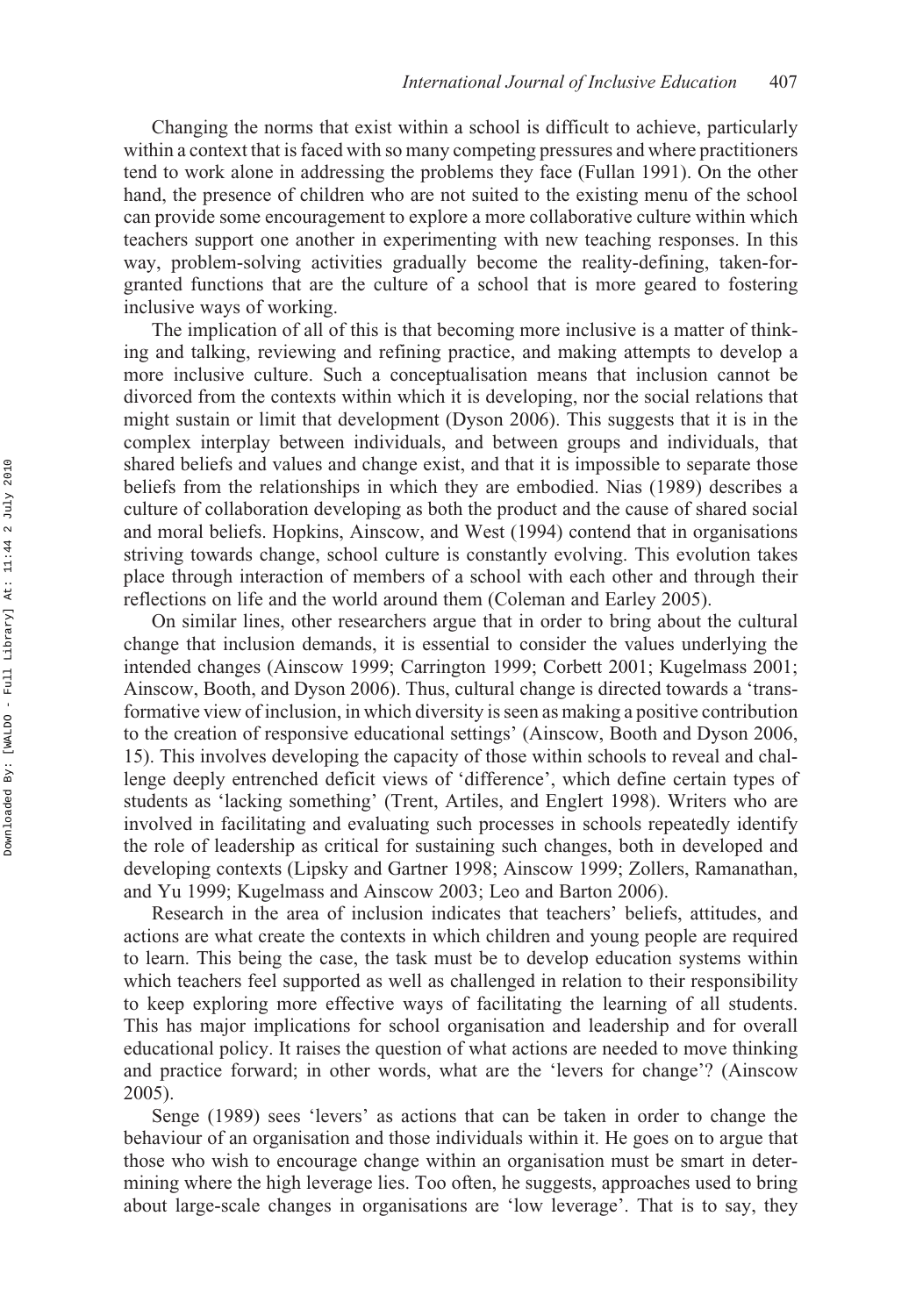tend to change the way things look but not the way they work. Possible examples of low leverage activity in the education field include: policy documents, conferences and in-service courses. Whilst such initiatives may make a contribution, they tend not to lead to significant changes in thinking and practice (Fullan 1991). Our aim, therefore, must be to identify what may turn out to be more subtle, less obvious and yet higher leverage efforts to bring about change in schools.

It seems, then, that the principle of inclusion is likely to require challenges to the thinking of those within a particular organisation and, inevitably, this again raises questions regarding forms of leadership. A review of literature concluded that the issue of inclusion is increasingly seen as a key challenge for educational leaders (West, Ainscow, and Nottman 2003). For example, Leithwood, Jantzi and Steinbach (1999) suggest that with continuing diversity, schools will need to thrive on uncertainty, have a greater capacity for collective problem-solving, and be able to respond to a wider range of learners. Sergiovanni (1992) also points to the challenge of student diversity and argues that current approaches to school leadership may well be getting in the way of improvement efforts. A particular concern highlighted in recent literature is also to understand how leadership and student behaviour are linked. Ainscow and Fox (2005) assert that forms of leadership that can facilitate improvement in student behaviour are particularly important in promoting educational inclusion.

Lambert et al. (2002) argue for constructivist leadership as a strategy for responding to learner diversity. This involves reciprocal processes that enable participants in an educational community to construct meanings that lead toward a common purpose about schooling. They use this perspective to argue that leadership involves an interactive process entered into by both students and teachers. Consequently, there is a need for shared leadership, with the principal seen as a leader of leaders. Hierarchical structures have to be replaced by shared responsibility in a community that becomes characterised by agreed values and hopes, such that many of the control functions associated with school leadership become less important or even counter-productive. As highlighted, this requires a cultural shift across levels and most importantly at the level of school leadership. At the same time, it is important to note that factors that influence such transitions may lie outside the school setting, for example at the district or local authority levels (Sandill and Ainscow 2007).

Much of the literature on the role of leadership in relation to school improvement places emphasis on the importance of social relationships (Hopkins 2001). Johnson and Johnson (1989), two key figures in the field of social psychology, argue that leaders may structure staff working relationships in one of three ways: competitively, individualistically, or cooperatively. Within a competitive structure, teachers work against each other to achieve a goal that only a few can attain; an individualistic structure exists when teachers work alone to accomplish goals that are unrelated to the goals of their colleagues; whereas, a cooperative structure exists when teachers coordinate their efforts to achieve joint goals. They go on to argue that to maximise the productivity of a school, principals have to: challenge the status quo of traditional competitive and individualistic approaches to teaching; inspire a clear mutual vision of what the school should and could be; empower staff through cooperative team work; lead by example, using cooperative procedures and taking risks; and encourage staff members to persist and keep striving to improve their expertise. Within this overall formulation, the authors place a strong emphasis on the need to build cooperative teams.

Leithwood and Riehl (2003) refer to two approaches to school leadership, one with an orientation to student achievement and the other with a focus on meeting the needs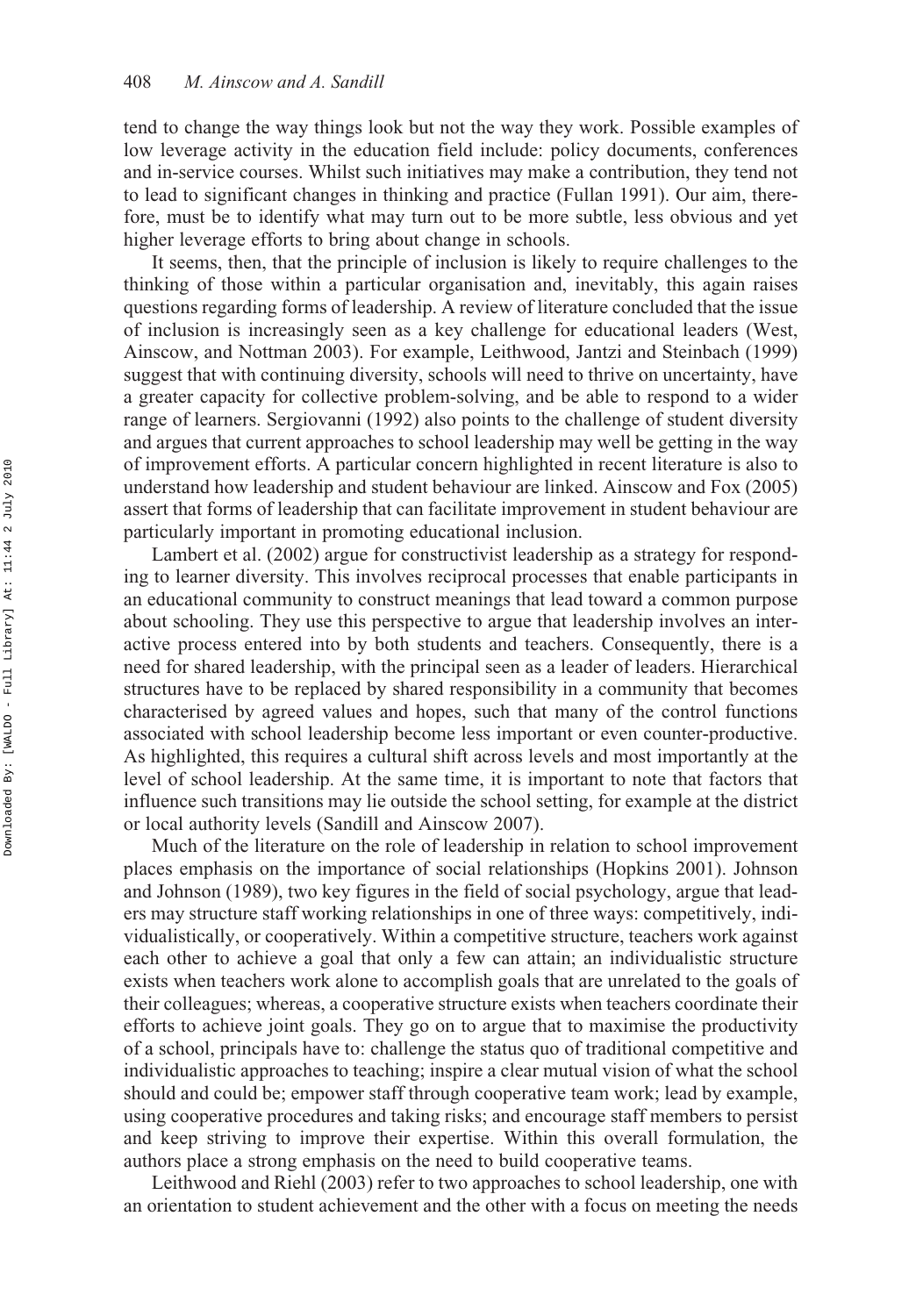of individuals. They further contend that leaders serving diverse schools need to use both approaches in order to perform their role effectively (for example, West, Ainscow, and Stanford 2005; Shah 2006). Gross, Shaw, and Shapiro (2003) echo this by arguing that school leaders need to strike a continual balance between concern for people and accountability (for a discussion on teachers' response to educational change, see Hargreaves 2004). Johnston and Hayes (2007), among others, contend that student learning is linked to professional learning, and that students are likely to be more successful at school if their teachers are actively engaged in learning how to teach within the local context of the school. As a result of their research in schools in challenging circumstances, these authors assert that professional learning requires a pedagogy that disrupts the 'default modes of schooling'. Consequently, as they indicate, practitioners in schools need to 'learn new things' not only to 'do new things', conceptualising professional learning as the pedagogical practice of educational leaders.

The most helpful theoretical and empirical leads, however, are provided by Riehl (2000), who, following an extensive review of literature, develops 'a comprehensive approach to school administration and diversity'. Riehl concludes that school leaders need to attend to three broad types of task: fostering new meanings about diversity; promoting inclusive practices within schools; and building connections between schools and communities. Riehl goes on to consider how these tasks can be accomplished, exploring how the concept of practice, especially discursive practice, can contribute to a fuller understanding of the work of school principals. This analysis leads the author to offer a positive view of the potential for school principals to engage in inclusive, transformative developments. Riehl concludes:

When wedded to a relentless commitment to equity, voice, and social justice, administrators' efforts in the tasks of sensemaking, promoting inclusive cultures and practices in schools, and building positive relationships outside of the school may indeed foster a new form of practice. (71)

#### **The role of networking**

What emerges from the evidence we have summarised is the importance of forms of leadership that encourage social learning processes within particular contexts. Such processes can, we have argued, be stimulated by inquiry which fosters a greater capacity for responding to learner diversity. Achieving a deeper and more sustainable impact on the culture of schools is, however, much more difficult. This necessitates longer-term, persistent strategies for capacity building at the school level (Harris and Chrispeels 2006). It also requires new thinking and, indeed, new relationships at the systems level. In other words, efforts to foster inclusive school development are more likely to be effective when they are part of a wider strategy (Ainscow 2005).

This has led to an increasing emphasis on the idea of sharing expertise and resources between schools, and linking educational development with wider community development. Such an approach is consistent with what Stoker (2003) calls 'public value management', with its emphasis on network governance. Stoker argues that the origins of this approach can be traced to criticisms of the current emphasis in many countries on strategies drawn from private sector experience. He goes on to suggest that the formulation of what constitutes public value can only be achieved through deliberation involving the key stakeholders and actions that depend on mixing in a reflexive manner a range of intervention options. Consequently, 'networks of deliberation and delivery' are seen as key strategies. In education services, this implies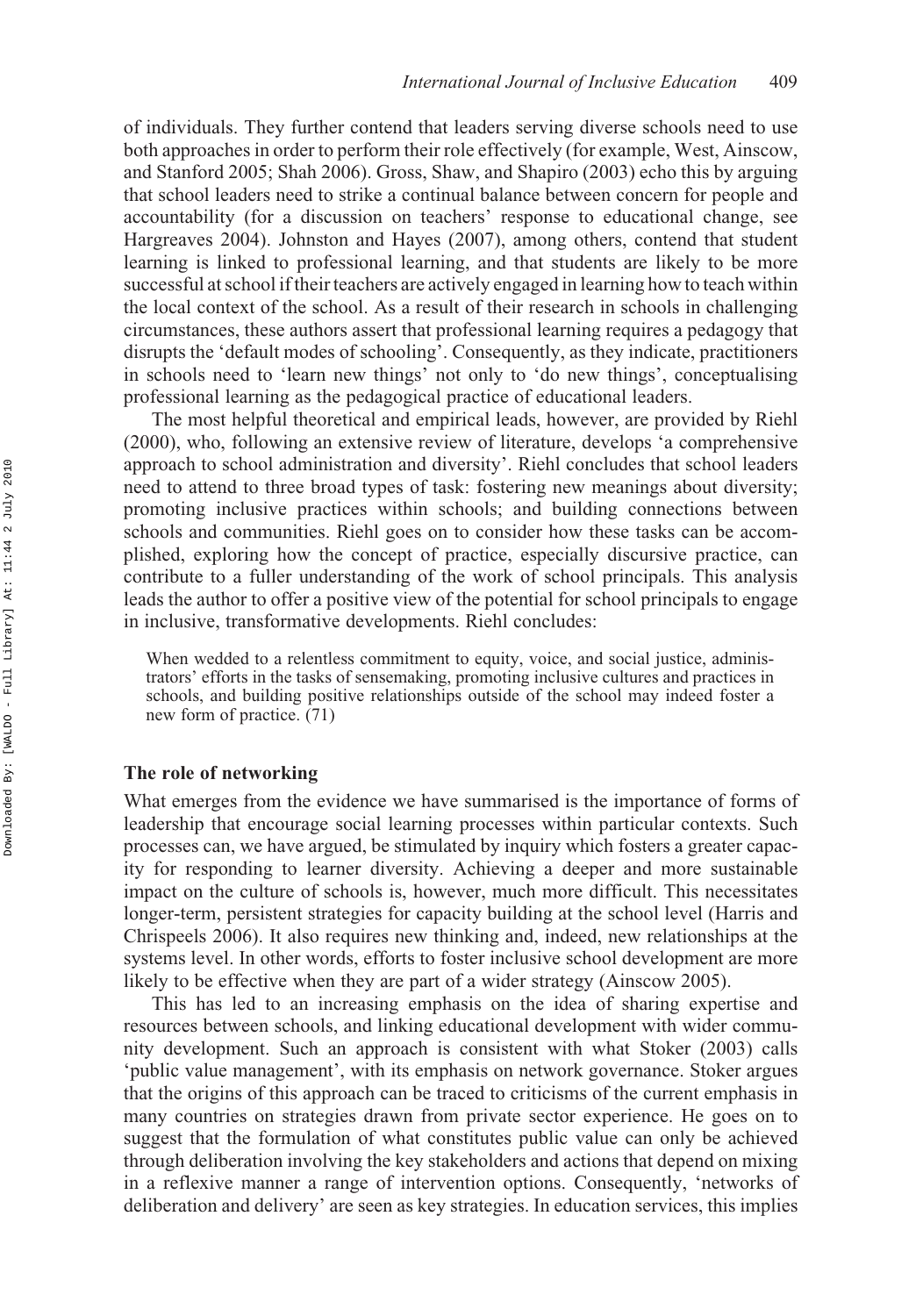the negotiation of new, interdependent relationships between schools, administrations and communities (Hargreaves 2003).

Within the context of educational change, Fullan (2006) proposes a new kind of leadership which goes beyond the successes of increasing student achievement and move towards leading organisations to sustainability. With this in mind, he argues for 'system thinkers in action', in which leaders widen their sphere of engagement by interacting with other schools in order to develop what he calls lateral capacity building towards sustainable development. Amidst many efforts going on in this direction, Ainscow and Fox (2005) provide an insight into lateral capacity building at the level of head teachers and schools, by developing a reflective understanding of the nature of leadership practice and moving practice forward using principles of action learning.

There is some evidence from England that school-to-school collaboration can strengthen the capacity of individual organisations to respond to learner diversity (Howes and Ainscow 2006; Ainscow and Howes 2007). Recent studies, for the most part, have focused on situations where schools have been given short-term financial incentives linked to the demonstration of collaborative planning and activity (Chapman 2005; Ainscow and West 2006; Ainscow, Muijs, and West 2006; Chapman and Allen 2006). They suggest that collaboration between schools can help to reduce the polarisation of schools, to the particular benefit of those students who are marginalised at the edges of the system and whose performance and attitudes cause concern. There is evidence, too, that when schools seek to develop more collaborative ways of working, this can have an impact on how teachers perceive themselves and their work. Specifically, comparisons of practices can lead teachers to view underachieving students in a new light. Rather than simply presenting problems that are assumed to be insurmountable, such students may be perceived as providing feedback on existing classroom arrangements. In this way they may be seen as sources of understanding as to how these arrangements might be developed in ways that could be of benefit to all members of the class. As highlighted earlier, development of a commitment to the process is really a key issue for development and sustenance of such practices.

The idea of networking can be extended much more widely, however, in order to encourage the sharing of experiences and ideas across national borders (Miles and Ahuja 2007). It was with this possibility in mind that the Enabling Education Network (EENET) was established in 1997 with technical and financial support from a group of concerned international non-governmental organisations and UNESCO. EENET's mission is to support and promote the inclusion of marginalised groups in education worldwide (Miles 2002) by sharing information between similar contexts in Southern countries, primarily through an annual publication, 'Enabling Education' and through its website. The EENET website (http://www.eenet.org.uk) has over 20 000 users and almost 300 000 hits per month.

EENET shares information about inclusive education written and generated by, and for, a wide range of stakeholders, including children, parents and consumer groups, as well as policy makers, academics, teacher trainers and teachers themselves. Although the network is located at the University of Manchester, it adopts a nonacademic style to ensure wide accessibility to readers who use English as an additional language. Documents posted on the website are not necessarily representative of inclusive education practice, nor are they peer-reviewed. Practitioners are simply encouraged to share their experience, their ideas and their training materials. Nevertheless, the EENET website is regarded by many as an important emerging database and a unique international resource on inclusive and enabling education.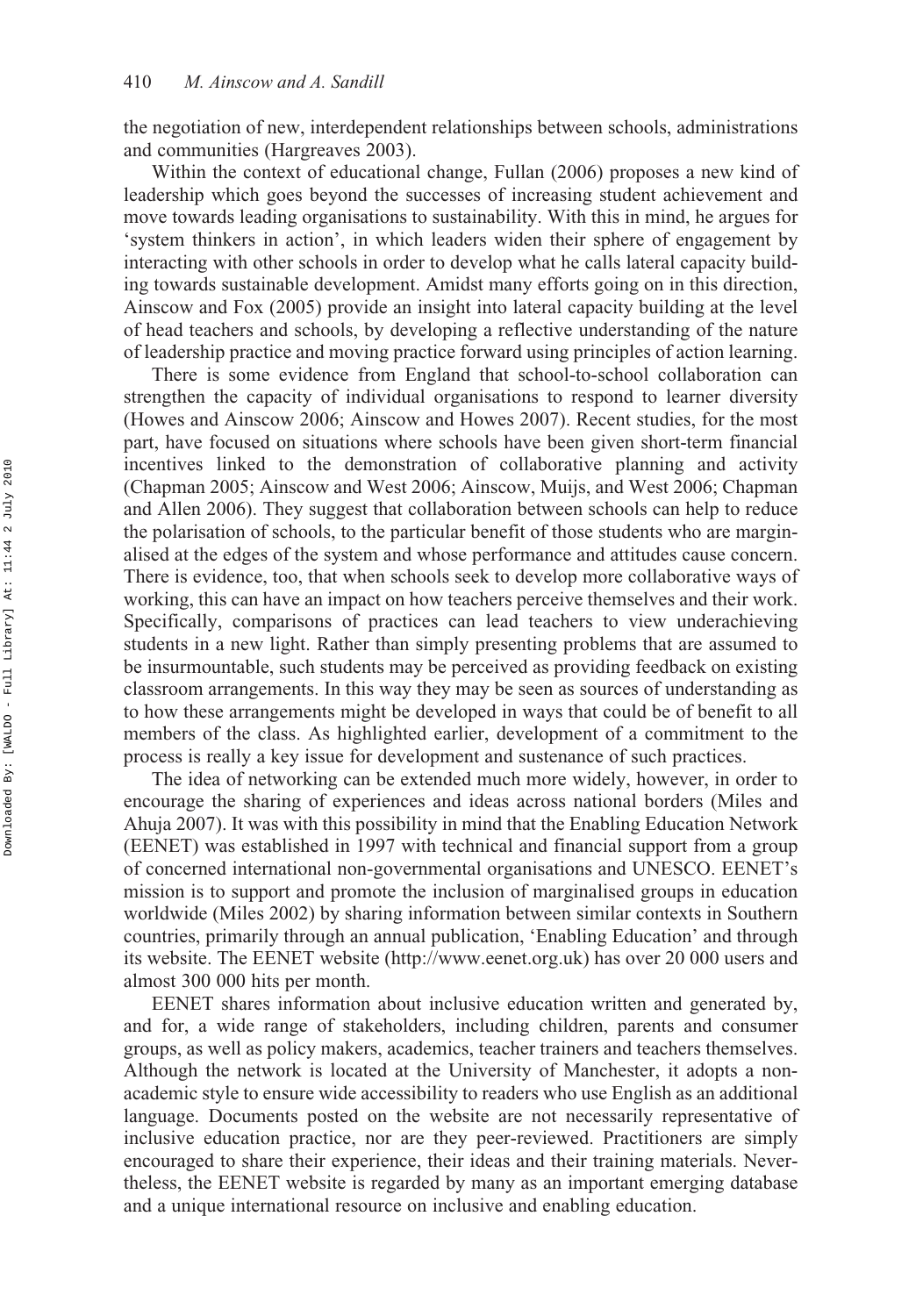## **Conclusion**

As we look to the future, it is important not to underestimate the challenges facing all education systems around the world – rich and poor – as they try to respond to demands for arrangements that will provide an effective education for all children, whatever their circumstances or characteristics. In this context, it is worth reminding ourselves that although 652 million children worldwide are enrolled in primary education, the out-of-school population still stands at over 100 million children, 80% of whom live in South Asia and Sub-Saharan Africa (Department for International Development (DFID) 2005). In India alone, it is estimated that at least 35 million children are not in school (DFID 2001). A report by the Chronic Poverty Research Institute (CPRI) (2005) highlights how families trapped in multidimensional poverty are excluded from educational opportunities and health facilities. Urgent economic solutions are clearly needed to eradicate poverty and ensure that all children have equal access to appropriate and affordable education.

The key challenge identified at the World Forum in Dakar, Senegal, in 2000, where progress towards Education for All was reviewed, was 'to ensure that the broad vision of Education for All as an inclusive concept is reflected in national government and funding agency policies' (UNESCO 2000, para. 19). Following Dakar, a set of international development targets was developed to help governments and international development agencies to focus their efforts on eliminating poverty. These targets, collectively known as the Millennium Development Goals, provide countries with an opportunity to work together on a set of measurable objectives, the second of which is to achieve universal primary education, by ensuring that all boys and girls complete a full course of primary schooling by 2015. This is unlikely to be achieved, however, unless the necessary financial support is put in place, as asserted in the report on Global Campaign for Education (UNESCO 2005).

Providing education for the most disenfranchised and marginalised groups in the poorest countries in the world remains, therefore, an enormous challenge. Indeed, it is easy to be overwhelmed by the apparent enormity of the challenges in countries of the South and to adopt a negative deficit approach to an analysis of educational activities in such environments. Most of the literature paints a negative picture of education systems struggling to cope with poorly trained teachers, inadequate budgets, large class sizes, and more recently, the HIV/AIDS crisis.

Whilst we do not wish to romanticise resource-poor environments, we believe that education practitioners in resource-rich countries can learn some very useful lessons for their own practice if they engage with experience of efforts to promote inclusion in the South. This is why EENET tries to highlight some of these possibilities, while drawing attention to the complexities of such cross-cultural information sharing. In so doing, it sets out to show how innovative programmes in the South have a great deal to teach the economically wealthy countries of the North, where public services are increasingly faced with diminishing resources, and where access to resources is sometimes a cause of conflict. We believe that there are lessons to be learned from the experience of overcoming seemingly insurmountable resource barriers.

With this in mind, in this paper we have argued that that it is essential to be clear as to what this involves in order to bring all stakeholders together around a common sense of purpose. The approach we have outlined is not about the introduction of particular techniques or organisational arrangements. Rather it places emphasis on processes of social learning within particular contexts. The use of evidence as a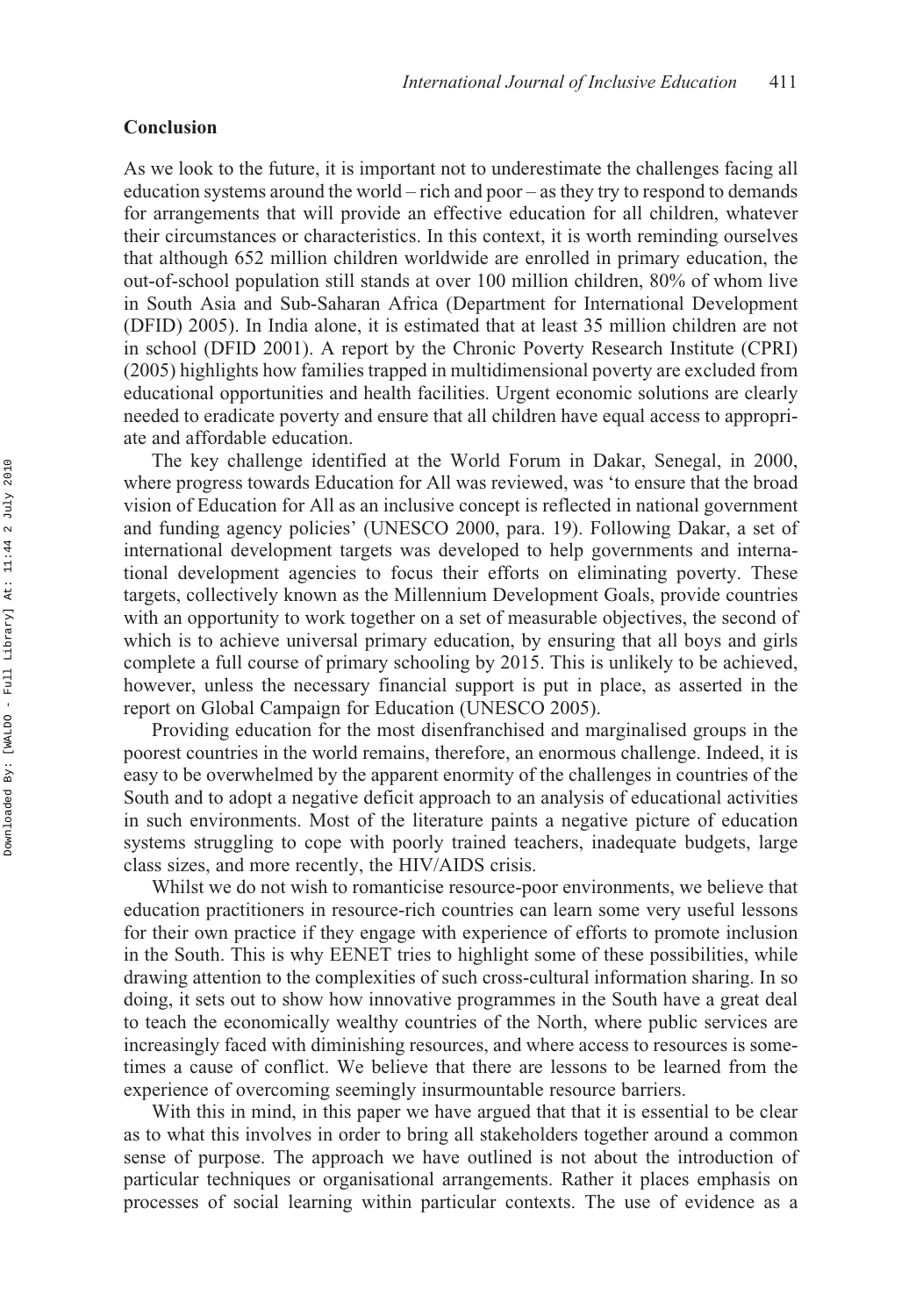means of stimulating experimentation, and collaboration within and between schools, and between schools and the communities they serve, are seen as key strategies. As Copland (2003) suggests, inquiry can be the 'engine' to enable the distribution of leadership that is needed in order to foster participation, and the 'glue' that can bind a community together around a common purpose.

As we have argued, all of this has major implications for leadership practice at different levels within schools and education systems. In particular, it calls for efforts to encourage coordinated and sustained efforts around the idea that changing outcomes for all students is unlikely to be achieved unless there are changes in the behaviours of adults. Consequently, the starting point must be with staff members: in effect, enlarging their capacity to imagine what might be achieved, and increasing their sense of accountability for bringing this about. This may also involve tackling taken for granted assumptions, most often relating to expectations about certain groups of students, their capabilities and behaviours.

Our argument is, then, based on the assumption that schools and their communities know more than they use and that the logical starting point for inclusive development is with a detailed analysis of existing arrangements. This allows good practices to be identified and shared, whilst, at the same time, drawing attention to ways of working that may be creating barriers to the participation and learning of some students. However, as we have stressed, the focus must not only be on practice. It must also address and sometimes challenge the thinking behind existing ways of working.

#### **Notes on contributors**

Mel Ainscow is Professor of Education and Co-director of the Centre for Equity in Education at the University of Manchester. Previously a head teacher, local education authority inspector, and lecturer at the University of Cambridge, his work attempts to explore connections between inclusion, teacher development, and school improvement. A particular feature of this research involves the development and use of participatory methods of inquiry that set out to make a direct impact on thinking and practice in systems, schools and classrooms. He was Director of a UNESCO Teacher Education project on inclusive education which involved research and development in over 80 countries, and is Co-director of the school improvement network 'Improving the Quality of Education for All (IQEA)'. He is consultant to UNESCO, UNICEF, and Save the Children; and is Marden Visiting Fellow at the Hong Kong Institute of Education. He had two books published in 2006: *Improving urban schools: leadership and collaboration* (with Mel West; Open University Press) and *Improving schools, developing inclusion* (with Tony Booth, Alan Dyson and colleagues; Routledge).

Abha Sandill is a doctoral student at the School of Education, University of Manchester. She has completed a Bachelor's in Education and a Master's with specialisation in Child Development (Delhi University, India), and a Master's in Educational Research at the University of Manchester. She is trained in Community Initiatives in Inclusive Education from the National Resource Centre for Inclusion, Mumbai. In a short span of working before taking up PhD, she has worked as a Junior Project Fellow on a National project 'Exploring teaching learning strategies in facilitating inclusion' in five states in India, with the National Council for Educational Research and Training (NCERT), Delhi, as a Junior Research Consultant, on a project 'Assessing the impact of ECD on children living in vulnerable circumstances' with an NGO called Mobile Crèches in Delhi, and served as a lecturer in Child Development at Lady Irwin College, Delhi University. There are two publications to her credit (with Dr Asha Singh), based on her work during the Master's dissertation in India: 'Practices in inclusive education, childhood disability update' (special issue 2004) and 'Inclusive education: perceptions and practices', *Indian Journal of Education* (2006). Currently, through her doctoral work she is exploring the role of school leadership in catering to student diversity in the Indian context.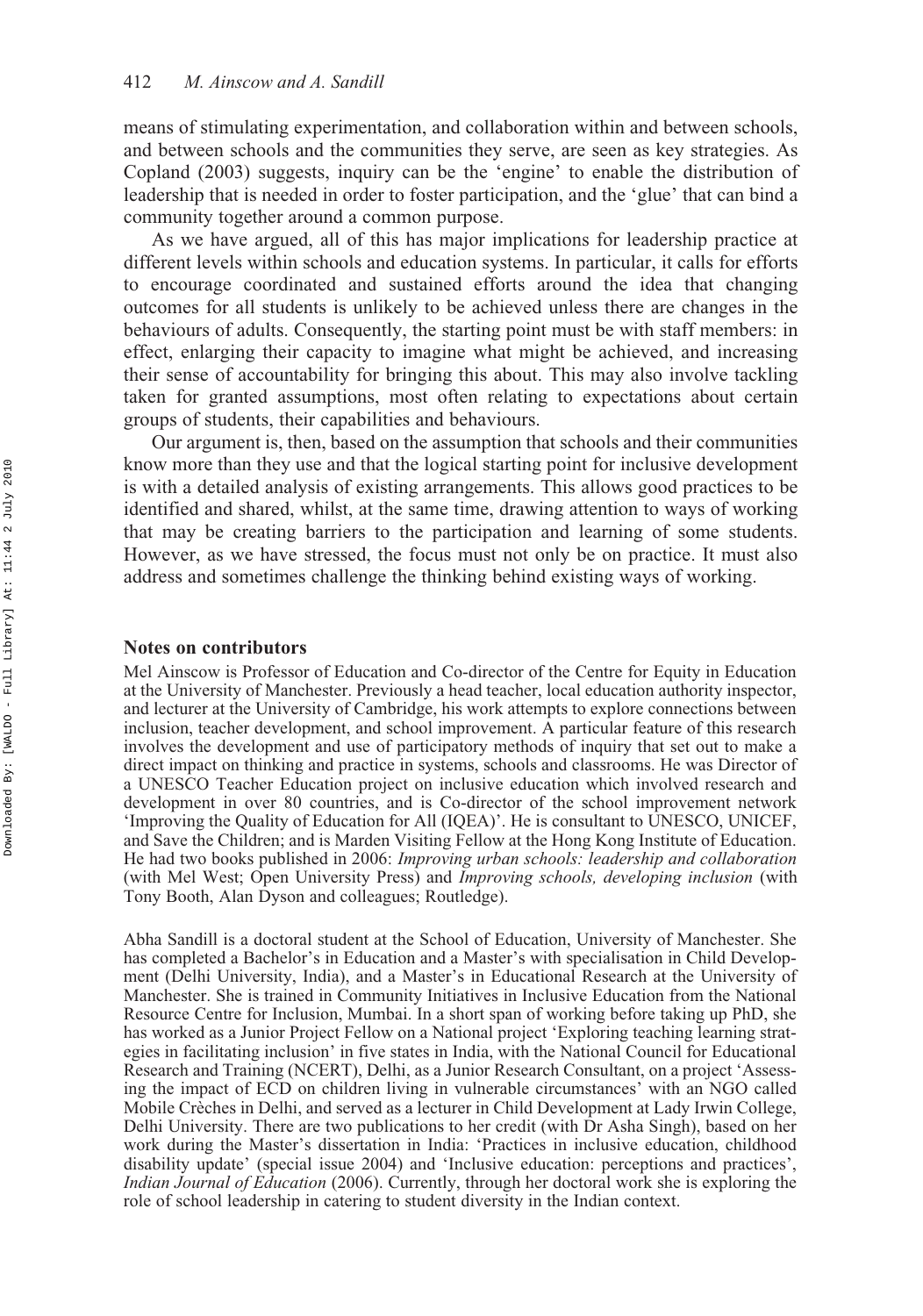## **References**

Ainscow, M. 1999. *Understanding the development of inclusive schools.* London: Falmer.

- Ainscow, M. 2005. Developing inclusive education systems: What are the levers for change? *Journal of Educational Change* 6: 109–24.
- Ainscow, M., T. Booth, and A. Dyson. 2006. *Improving schools, developing inclusion.* London: Routledge.
- Ainscow, M., and S. Fox. 2005. Leadership, behaviour and learning: A study of the development of practice. Paper presented at the Annual Meeting of the American Educational Research Association in Montreal, Canada.
- Ainscow, M., and A. Howes. 2007. Working together to improve urban secondary schools: A study of practice in one city. *School Leadership and Management* 27, no. 3: 285–300.
- Ainscow, M., D. Muijs, and M. West. 2006. Collaboration as a strategy for improving schools in challenging circumstances. *Improving Schools* 9, no. 3: 192–202.
- Ainscow, M., and M. West, eds. 2006. *Improvement urban schools: Leadership and collaboration.* Buckingham: Open University Press.
- Bellamy, C., ed. 1999. *The state of the world's children: Education.* New York, NY: UNICEF.
- Blackmore, J. 2006. Deconstructing diversity discourses in the field of educational management and leadership. *Educational Management Administration and Leadership* 34, no. 2: 181–99.
- Booth, T., and M. Ainscow. 1998. Making comparisons and drawing conclusions. In *From them to us: An international study of inclusion in education,* ed. T. Booth and M. Ainscow, 232–46. London: Routledge.
- Booth, T., and M. Ainscow. 2002. *Index for inclusion: Developing learning and participation in schools.* Bristol: CSIE.
- Brantlinger, E. 1997. Using ideology: Cases of nonrecognition of the politics of research and practice of special education. *Review of Educational Research* 67, no. 4: 425–59.
- Carrington, S. 1999. Inclusion needs a different school culture. *International Journal of Inclusive Education* 3, no. 3: 257–68.
- Chapman, C. 2005. *External intervention and school improvement.* London: Continuum.
- Chapman, C., and T. Allen. 2006. *Partnerships for improvement: The Specialist Schools Achievement Programme.* London: SST.
- Chronic Poverty Research Institute (CPRI). 2005. *The chronic poverty report 2004–2005.* Manchester: Chronic Poverty Research Institute.
- Clough, P., and J. Corbett, eds. 2000. *Theories of inclusive education: A student's guide.* London: Paul Chapman.
- Coleman, M., and P. Earley, eds. 2005. *Leadership and management in education: Culture, change and context.* Oxford: Oxford University Press.
- Copland, M.A. 2003. Leadership of inquiry: Building and sustaining capacity for school improvement. *Educational Evaluation and Policy Analysis* 25, no. 4: 375–95.
- Corbett, J. 2001. *Supporting inclusive education: A connective pedagogy.* London: Routledge Falmer.
- Daniels, H., and P. Garner, P. eds. 1999. *Inclusive education: Supporting inclusion in education systems.* London: Kogan Page.
- Deering, P.D. 1996. An ethnographic study of norms of inclusion and cooperation in a multiethnic middle school. *Urban Review* 28, no. 1: 21–39.
- Department for International Development (DFID). 2001. *Children out of school.* London: Department for International Development.
- Department for International Development (DFID). 2005. *Millennium Development Goal 2: Education factsheet.* London: Department for International Development.
- Dyson, A. 2006. Beyond the school gates: Context, disadvantage and 'urban schools'. In *Improving urban school: Leadership and collaboration,* ed. M. Ainscow and M. West, 117–29. Maidenhead: Open University Press.
- Dyson, A., P. Farrell, F. Polat, G. Hutcheson, and F. Gallannaugh. 2004. *Inclusion and pupil achievement.* Research Report No. 578. London: Department for Education and Skills.
- Dyson, A., A. Howes, and B. Roberts. 2002. *A systematic review of the effectiveness of school-level actions for promoting participation by all students.* London: Institute of Education.
- Fisher, A.-C. 2007. Creating a discourse of difference. *Education, Citizenship and Social Justice* 2, no. 2: 159–92.

2010

Downloaded By: [WALDO - Full Library] At: 11:44 2 July 2010

Downloaded By: [WALDO

- Full Library] At: 11:44 2 July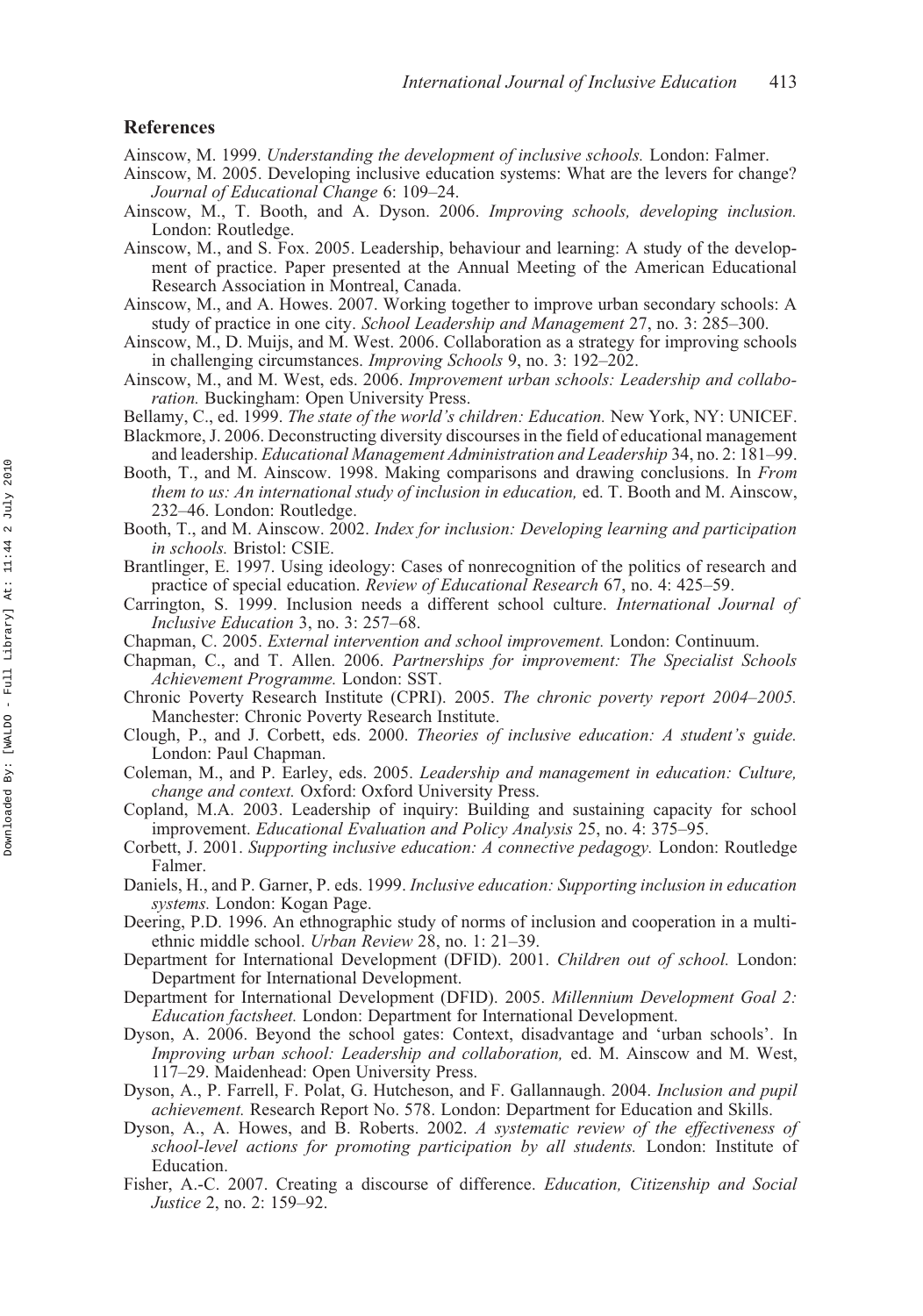Florian, L., R. Rose, and C. Tilstone, eds. 1998. *Planning inclusive practice.* London: Routledge.

- Fuchs, D., and L.S. Fuchs. 1994. Inclusive schools movement and the radicalization of special education reform. *Exceptional Children* 60, no. 4: 294–309.
- Fullan, M. 1991. *The new meaning of educational change.* New York, NY: Teachers College Press.
- Fullan, M. 2006. The future of educational change: System thinkers in action. *Journal of Educational Change* 7, no. 3: 113–22.
- Gardiner, M.E., and E.K. Enomoto. 2006. Urban school principals and their role as multicultural leaders, *Urban Education* 41, no. 6: 560–84.
- Gross, S.J., K.M. Shaw, and J.P. Shapiro. 2003. Deconstructing accountability through the lens of democratic philosophies: Towards a new analytic framework. *Journal of Research for Educational Leaders* 1, no. 3: 5–27.
- Gunter, H.M. 2006. Educational leadership and the challenge of diversity. *Educational Management Administration and Leadership* 34, no. 2: 257–68.
- Hargreaves, A. 2004. Inclusive and exclusive educational change: Emotional responses of teachers and implications for leadership. *School Leadership and Management* 24, no. 2: 287–309.
- Hargreaves, D.H. 1995. School culture, school effectiveness and school impact. *School Effectiveness and School Improvement* 6, no. 1: 23–46.
- Hargreaves, D.H. 2003. *Education epidemic: Transforming secondary schools through innovation networks.* London: Demos.
- Harris, A. 2002. Effective leadership in schools facing challenging contexts. *School Leadership and Management* 22, no. 1: 15–26.
- Harris, A. 2006. Leading change in schools in difficulty. *Journal of Educational Change* 7: 9–18.
- Harris, A., and J.H. Chrispeels, eds. 2006. *Improving schools and educational systems: International perspectives.* London: Routledge.
- Hegarty, S., and M. Alur, eds. 2002. *Education and children with special needs: From segregation to inclusion.* New Delhi: Sage.
- Hiebert, J., R. Gallimore, and J.W. Stigler. 2002. A knowledge base for the teaching profession: What would it look like and how can we get one? *Educational Researcher* 31, no. 5: 3–15.
- Hopkins, D. 2001. *School improvement for real.* Lewes: Falmer.
- Hopkins, D., M. Ainscow, and M. West. 1994. *School improvement in an era of change.* New York, NY: Teachers College Press.
- Howes, A., and M. Ainscow. 2006. Collaboration with a city-wide purpose: Making paths for sustainable educational improvement. In *Improving urban school: Leadership and collaboration,* ed. M. Ainscow and M. West, 104–16. Buckingham: Open University Press.
- Huberman, M. 1993. The model of the independent artisan in teachers' professional relationships. In *Teachers' work: Individuals, colleagues and contexts,* ed. J.W. Little and M.W. McLaughlin, 11–50. New York, NY: Teachers College Press.
- Johnson, D.W., and R. Johnson. 1989. *Learning together and alone: Cooperative, competitive, and individualistic learning.* Boston, MA: Allyn & Bacon.
- Johnston, K., and D. Hayes. 2007. Supporting student success at school through teacher professional learning: The pedagogy of disrupting the default modes of schooling. *International Journal of Inclusive Education* 11, no. 3: 371–81.
- Kugelmass, J. 2001. Collaboration and compromise in creating and sustaining an inclusive school. *Journal of Inclusive Education* 5, no. 1: 47–65.
- Kugelmass, J., and M. Ainscow. 2003. *Leadership for inclusion: A comparison of international practices.* Chicago, IL: American Educational Research Association.
- Lambert, L., D. Walker, D.P. Zimmerman, J.E. Cooper, M.D. Lambert, M.E. Gardner, and M. Szabo. 2002. *The constructivist leader.* New York, NY: Teachers College Press.
- Leithwood, K., D. Jantzi, and R. Steinbach. 1999. *Changing leadership for changing times.* Buckingham: Open University Press.
- Leithwood, K.A., and C.J. Riehl. 2003. *What do we already know about successful school leadership?* AERA Division: A Task Force on Developing Research in Educational Leadership, Chicago, IL: AERA.
- Leithwood, K.A., and C.J. Riehl. 2005. What do we already know about educational leadership? In *A new agenda for research in educational leadership,* ed. W.A. Firestone, 12–27. Columbia, NY: Teachers College Press.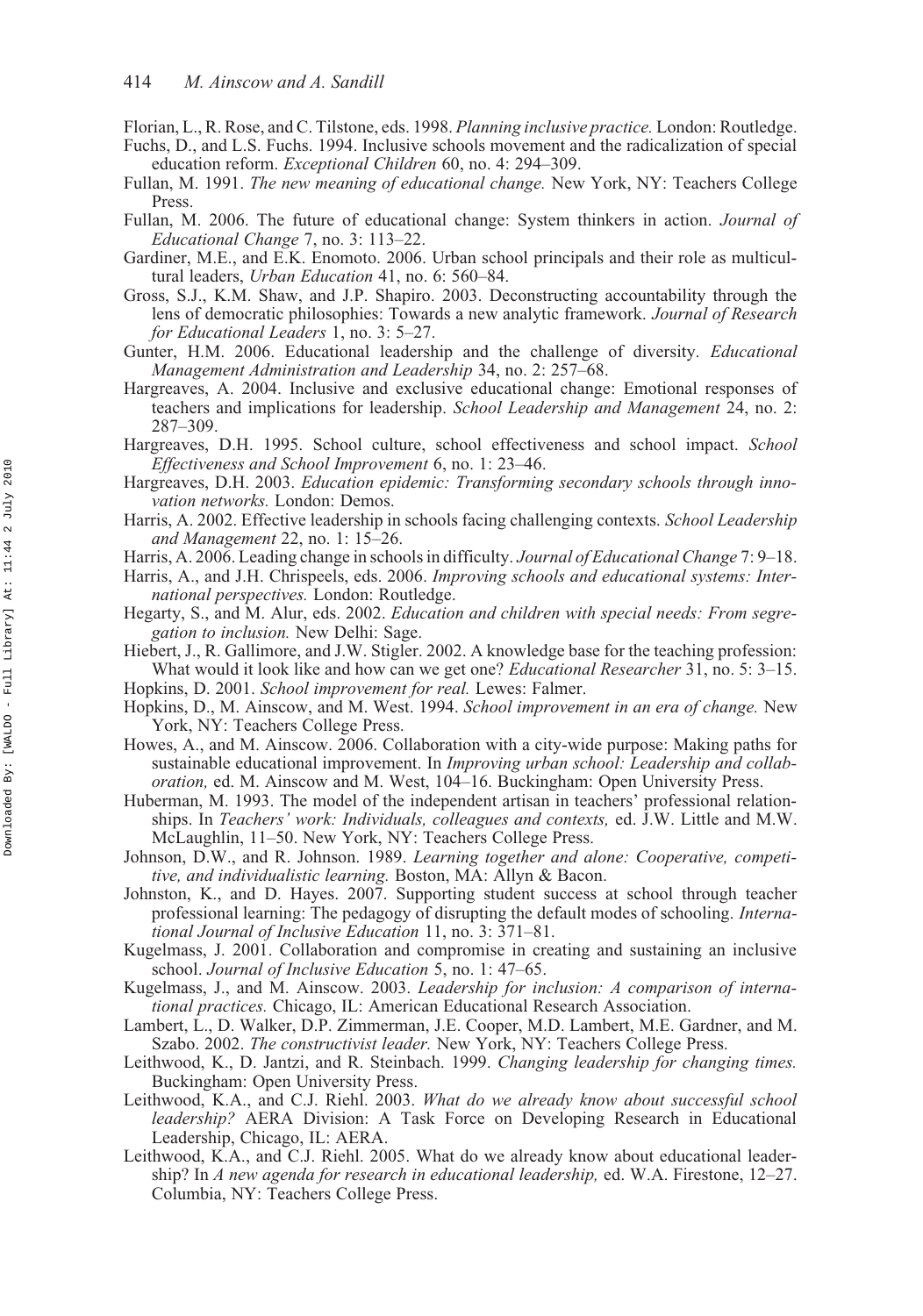- Leo, E., and L. Barton. 2006. Inclusion, diversity and leadership: Perspectives, possibilities and contradictions. *Educational Management Administration and Leadership* 34, no. 2: 167–80.
- Lipsky, D.K., and A. Gartner. 1998. Factors for successful inclusion: Learning from the past, looking forward to the future. In *Inclusive schooling: National and international perspectives,* ed. S.V. Vitello and D.E. Mithaug, 98–112. Mahwah, NJ: Lawrence Erlbaum Associates.
- Little, J.W., and M.W. McLaughlin, eds. 1993. *Teacher's work: Individuals, colleagues and contexts.* New York, NY: Teachers College Press.
- Miles, S. 2002. Learning about inclusive education: The role of EENET in promoting international dialogue. In *Making special education inclusive,* ed. P. Farrell and M. Ainscow, 51– 62. London: David Fulton.
- Miles, S., and A. Ahuja. 2007. Learning from difference: Sharing international experiences of developments in inclusive education. In *The Sage handbook of special education,* ed. L. Florian, 131–45. London: Sage.
- Mittler, P. 2000. *Working towards inclusive education: Social contexts.* London: David Fulton.
- Mulford, B., and H. Silins. 2003. Leadership for organisational learning and improved student outcomes – what do we know? *Cambridge Journal of Education* 33, no. 2: 175–95.
- Nias, J. 1989. *Primary teachers talking: A study of teaching as work.* London: Routledge.
- Rayner, S., and H.M. Gunter. 2005. Rethinking leadership: Perspectives on remodelling practice. *Educational Review* 57, no. 2: 151–61.
- Riehl, C.J. 2000. The principal's role in creating inclusive schools for diverse students: A review of normative, empirical and critical literature on the practices of educational administration. *Review of Educational Research* 70, no. 1: 55–81.
- Sandill, A., and M. Ainscow. 2007. What can be the role of school leadership in responding to student diversity? Paper presented at the International Conference on Universal Quality School Education in New Delhi, India.
- Sandill, A., M. Ainscow, and S. Miles. 2008. What can be the role of school leadership in responding to student diversity in Indian context? Paper presented at the British Educational Research Association Conference in Edinburgh, UK.
- Schein, E. 2004. *Organizational culture and leadership.* San Francisco, CA: Jossey-Bass.
- Sebba, J., and D. Sachdeva. 1997. *What works in inclusive education.* Ilford: Barnardo's.
- Senge, P.M. 1989. *The fifth discipline: The art and practice of the learning organisation.* London: Century.
- Sergiovanni, J.T. 1992. *Moral leadership: Getting to the heart of school improvement.* San Francisco, CA: Jossey-Bass.
- Shah, S. 2006. Leading multiethnic schools: A new understanding of Muslim youth identity. *Educational Management Administration and Leadership* 34, no. 2: 215–37.
- Skidmore, D. 2004. *Inclusion: The dynamic of school development.* Buckingham: Open University Press.
- Skrtic, T. 1991. *Behind special education: A critical analysis of professional culture and school organization.* Denver, CO: Love.
- Stainback, W., and S. Stainback, eds. 1990. *Support networks for inclusive schooling.* Baltimore, MD: Brookes.
- Stoker, G. 2003. *Public value management: A new resolution of the democracy/efficiency trade off.* http://www.ipeg.org.uk/publications.htm (accessed June 15, 2005).
- Talbert, J.E., and M.W. McLaughlin. 1994. Teacher professionalism in local school contexts. *American Journal of Education* 102: 120–59.
- Thomas, G., and M. Vaughan. 2004. *Inclusive education: Readings and reflections.* Maidenhead: Open University Press.
- Thousand, J.S., and R.A. Villa. 1991. Accommodating for greater student variance. In *Effective schools for all,* ed. M. Ainscow, 161–80. London: Fulton.
- Trent, S.C., A.J. Artiles, and C.S. Englert. 1998. From deficit thinking to social constructivism: A review of theory, research and practice in special education. *Review of Research in Education* 23: 277–307.
- UNESCO. 1994. *The Salamanca Statement and Framework for Action on special needs education.* Salamanca: UNESCO/Ministry of Education and Science.